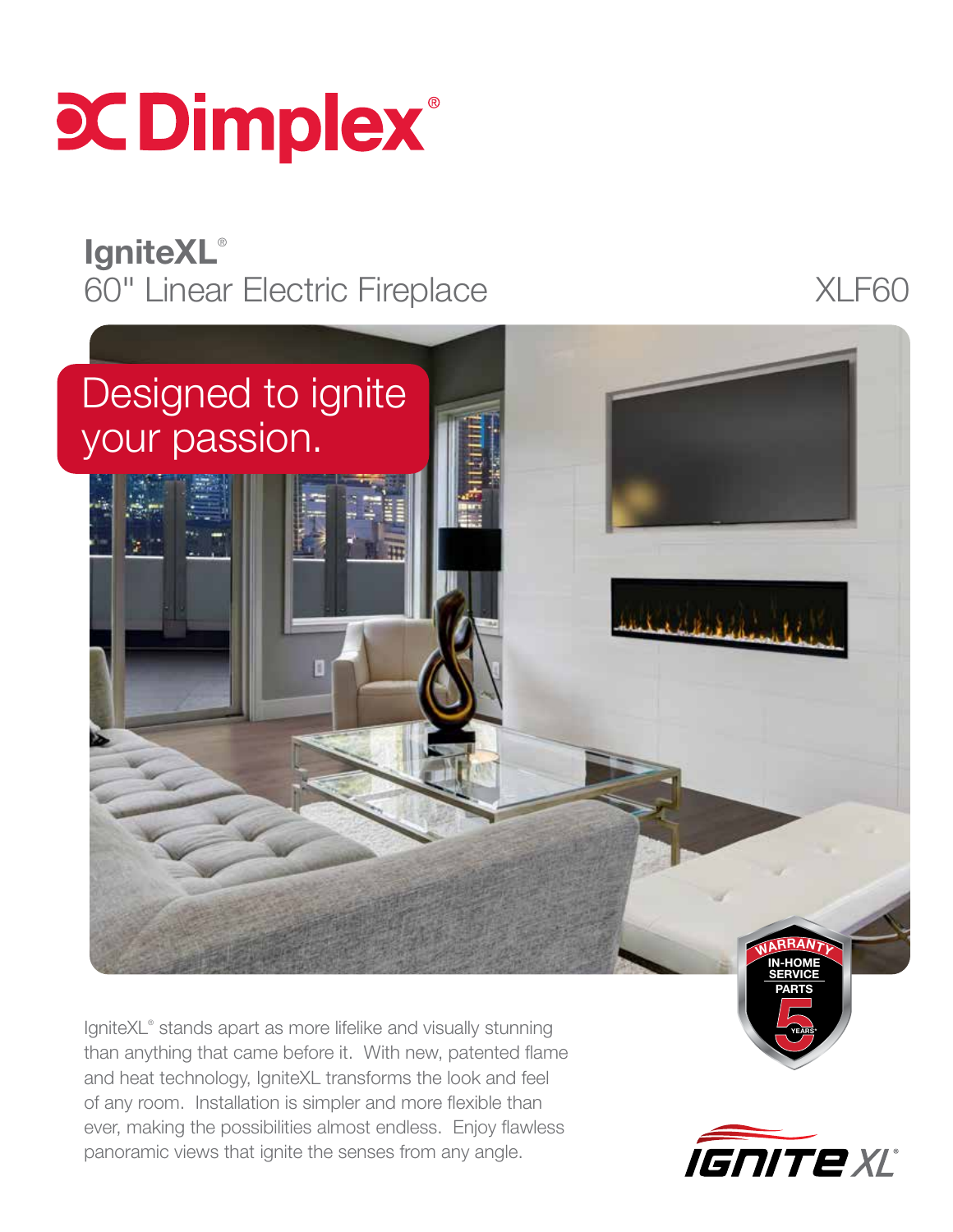# **CCDimplex**®



## **IgniteXL®** 60" Linear Electric Fireplace XLF60



#### Color Themes



#### **Accessories**



74" Driftwood and River Rock Accessory Package (LF74DWS-KIT)



60" IgniteXL Trim Kit (XLFTRIM60) Allows installation of IgniteXL in 2"x4" wall construction. 62-3/4" x 18-1/4" x 1-7/8" (159.4 cm x 46.2 cm x 4.5 cm)



120 Volts | 1,500 Watts | 5,118 BTU 240 Volts | 2,500 Watts | 8,530 BTU

| Model #     | <b>Description</b>                                 | Lbs / Kg         | UPC           | Wtv <sup>t</sup> | <b>Carton Dimensions (WxHxD)</b>         |                                | Cube             |                |
|-------------|----------------------------------------------------|------------------|---------------|------------------|------------------------------------------|--------------------------------|------------------|----------------|
|             |                                                    |                  |               |                  | <b>Inches</b>                            |                                | ft <sup>3</sup>  | $\mathbf{m}^3$ |
|             |                                                    |                  |               |                  |                                          | cm                             |                  |                |
| XLF60       | 60" IgniteXL Linear<br><b>Electric Fireplace</b>   | 86.79 /<br>39.37 | 781052 118478 | 5 vr.            | 68-3/8 x 24-1/4 x15                      | 173.7 x 61.6 x 38.1            | $14.4 \quad 0.4$ |                |
| LF74DWS-KIT | 74" Driftwood and River<br>Rock Accessory Kit      | 9.8 / 4.44       | 781052 102859 |                  | $34 - 1/4 \times 7 - 1/8 \times 8 - 1/8$ | 87.2 x 18.03 x 20.57 1.12 0.03 |                  |                |
| XLFTRIM60   | 60" IgniteXL Linear<br>Electric Fireplace Trim Kit | 8.85 / 4.01      | 781052 120075 | 1 <sub>vr</sub>  | 66-3/4 x 3-5/8 x 6-7/8                   | $169.4 \times 9.3 \times 17.5$ | 0.97             | 0.03           |
|             |                                                    |                  |               |                  |                                          |                                |                  |                |

Specifications, finishes and dimensions are subject to change. <sup>†</sup>Limited warranty. ©2020 Glen Dimplex Americas SE-337-R062-022420 SE-337-R062-022420

|                    | <b>Features</b>                                                                                                                                                                      |  |  |  |  |  |
|--------------------|--------------------------------------------------------------------------------------------------------------------------------------------------------------------------------------|--|--|--|--|--|
|                    | Multi-Fire XD <sup>®</sup> Flame Effect<br>Vivid flames that are brighter and<br>more lifelike day or night.                                                                         |  |  |  |  |  |
| $\vert \phi \vert$ | <b>Less Frame, More Flame</b><br>Clean front face with minimal trim<br>makes the dazzling flames the<br>focal point.                                                                 |  |  |  |  |  |
| I                  | <b>Comfort\$aver® Heating System</b><br>Safe ceramic heat, plus 11% energy<br>savings, warms up to 1,000 sq. ft.                                                                     |  |  |  |  |  |
| A                  | <b>Heat Disable</b><br>Disable the heater operation using<br>the remote control or electrically<br>inside the unit.                                                                  |  |  |  |  |  |
| <b>A</b>           | <b>Media Accent Colors</b><br>Choose from a variety of brilliant color<br>themes or cycle through a range<br>of colors using the custom mode,<br>freezing on the hue of your choice. |  |  |  |  |  |
|                    | <b>O</b> Edgeless Design<br>Installs without trim to stone, brick<br>and other solid finish materials;<br>includes trim for drywall and tile<br>surfaces.                            |  |  |  |  |  |
| J                  | <b>Precision Thermostat</b><br>Electronic thermostat maintains room<br>temperature within 1/2°C (1°F) for<br>perfect comfort and increased energy<br>efficiency.                     |  |  |  |  |  |
|                    | <b>Built-in Touch Controls</b><br>Settings and temperature display are<br>hidden when not in use.                                                                                    |  |  |  |  |  |
|                    | <b>Heat Boost</b><br>Quickly warms a room by delivering<br>maximum heat output for a<br>pre-determined amount of time.                                                               |  |  |  |  |  |
| 0                  | <b>Mood-maker Remote</b><br>Customize the light color and intensity<br>for a fireplace that reflects your<br>personality.                                                            |  |  |  |  |  |
|                    | <b>Seamless Installation</b><br>Low-profile design fully recesses in<br>2" x 6" wall construction and 2" x 4"<br>with optional trim.                                                 |  |  |  |  |  |
| Œ                  | <b>Hardwire or Plug-in</b><br>Includes 120V plug-in cord kit or<br>hardwire to 120V / 240V power<br>supply.                                                                          |  |  |  |  |  |

Cool-touch Glass Glass remains cool making it safe for children and pets in any location.